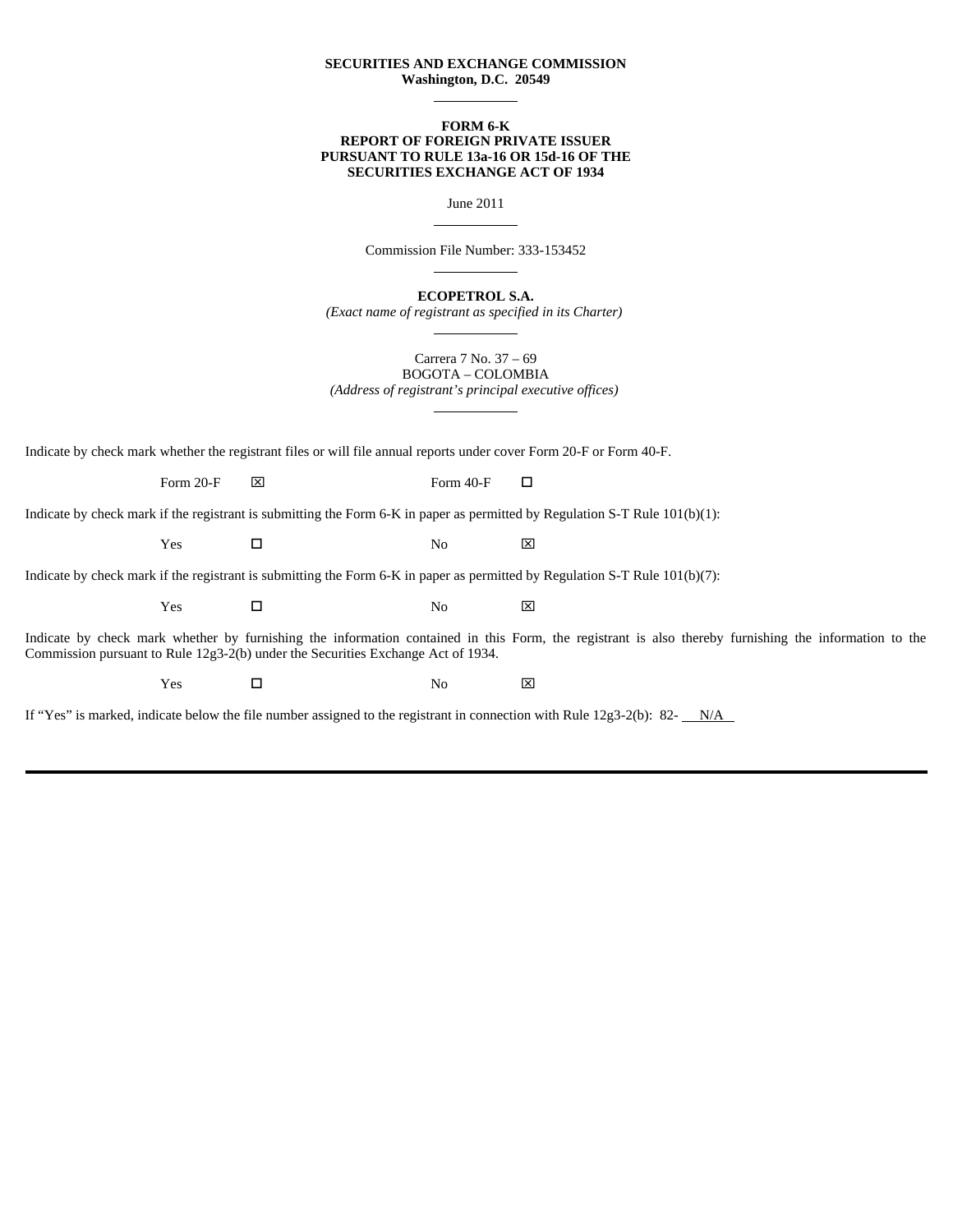

**Ecopetrol S.A.**

#### **Non-Reliance on Financial Statements reconciled to U.S. GAAP for the Fiscal Year ended December 31, 2009**

# *This current report on Form 6-k is hereby incorporated by reference into Ecopetrol S.A.'s registration statement on Form F-3 (File No. 333-16489 ) filed with the U.S. Securities and Exchange Commission on February 12, 2010.*

On June 30, 2011, the management of Ecopetrol S.A. (the "Company") concluded and recommended to the Audit Committee of the Company's Board of Directors, and the Audit Committee agreed, that the Company's consolidated U.S. GAAP financial information and related disclosures for the fiscal year ended December 31, 2009 disclosed in footnote 33 to the consolidated annual financial statements included in the Company's annual report on Form 20-F for fiscal year ended December 31, 2009 (the "2009 Form 20-F") filed with the United States Securities and Exchange Commission (the "SEC") on July 15, 2010, contained errors and should no longer be relied upon. Therefore, the reconciliation to U.S. GAAP of the Company's 2009 financial statements should be restated. This restatement does not affect the financial information under Colombian Government Entity GAAP and therefore there is no impact on dividends declared and paid under the 2009 financial results, which are declared on the basis of the Colombian Government Entity GAAP financial statements.

Management made this determination in accordance with the review performed in conjunction with the action plan to remediate the material weakness in the Company's internal control over financial reporting and disclosure controls and procedures related to the process of preparation and analysis of the differences existing between Colombian Government Entity GAAP and U.S. GAAP declared in 2009.

In connection with the preparation of the 2010 fiscal year-end consolidated financial statements, management concluded that for purpose of its reconciliation of Colombian Government Entity GAAP to U.S. GAAP, it made an error in 2009 in the determination of the amount of unrealized gains and losses of health, education and pension bond employee benefit plans. This error resulted from a misinterpretation of the U.S. GAAP impact of the re-allocation of the employee benefit fund assets. As such, the Company recorded excess amortization expense during 2009. This error led to an understatement of the Company's consolidated net income in 2009 reconciled to U.S. GAAP ranging from Ps\$1,304,000 million to Ps\$1,371,000 million (US\$638 million to US\$ 671 million at the exchange rate of Ps\$2,044.23 to US\$1.00, which was the representative market exchange rate at December 31, 2009). The Company continues to work with its third party actuary to finalize the amount of the adjustment. Based on the Company's current calculations, it expects the increase to be between 28% and 30% of consolidated net income reconciled to U.S. GAAP. There was no impact to the Company´s U.S. GAAP cash flow from operations as a result of the adjustment.

Separately, the Company's management also identified and corrected other errors in the 2009 U.S. GAAP reconciliation that, individually and in the aggregate, were considered not to be material, to the Company's consolidated financial information reconciled to U.S. GAAP. Such corrections included, among others, adjustments to fixed assets, purchase price allocation adjustments relating to 2009 acquisitions and adjustments relating to the foreign currency translation of certain subsidiaries. Overall, these adjustments led to an overstatement of the Company´s consolidated net income reconciled to U.S. GAAP of Ps\$38,831 million (US\$18.99 million at the exchange rate of Ps\$2,044.23 to US\$1.00, which was the representative market exchange rate at December 31, 2009), representing less than 1% of consolidated net income reconciled to U.S. GAAP.

The Company's management and Audit Committee have discussed the above errors with PricewaterhouseCoopers Ltda., the Company's independent registered public accounting firm. The Company is working diligently to finalize the effects of the restatement and expects to file restated financials as soon as possible. These adjustments affect only the U.S. GAAP financial information. The financial information under Colombian Government Entity GAAP presented in the 2009 Form 20-F remains unchanged.

The Company and its management continue to work to improve the overall effectiveness of the Company's internal control framework over financial reporting and disclosure controls and procedures in an attempt to rectify its identified material weakness relating to the reconciliation of Colombian Government Entity GAAP to U.S. GAAP, as previously reported in the 2009 Form 20-F.

> **Cra. 7ª No. 37-69 Piso 1, Bogotá, D.C. Colombia Teléfono: (571)2344000**